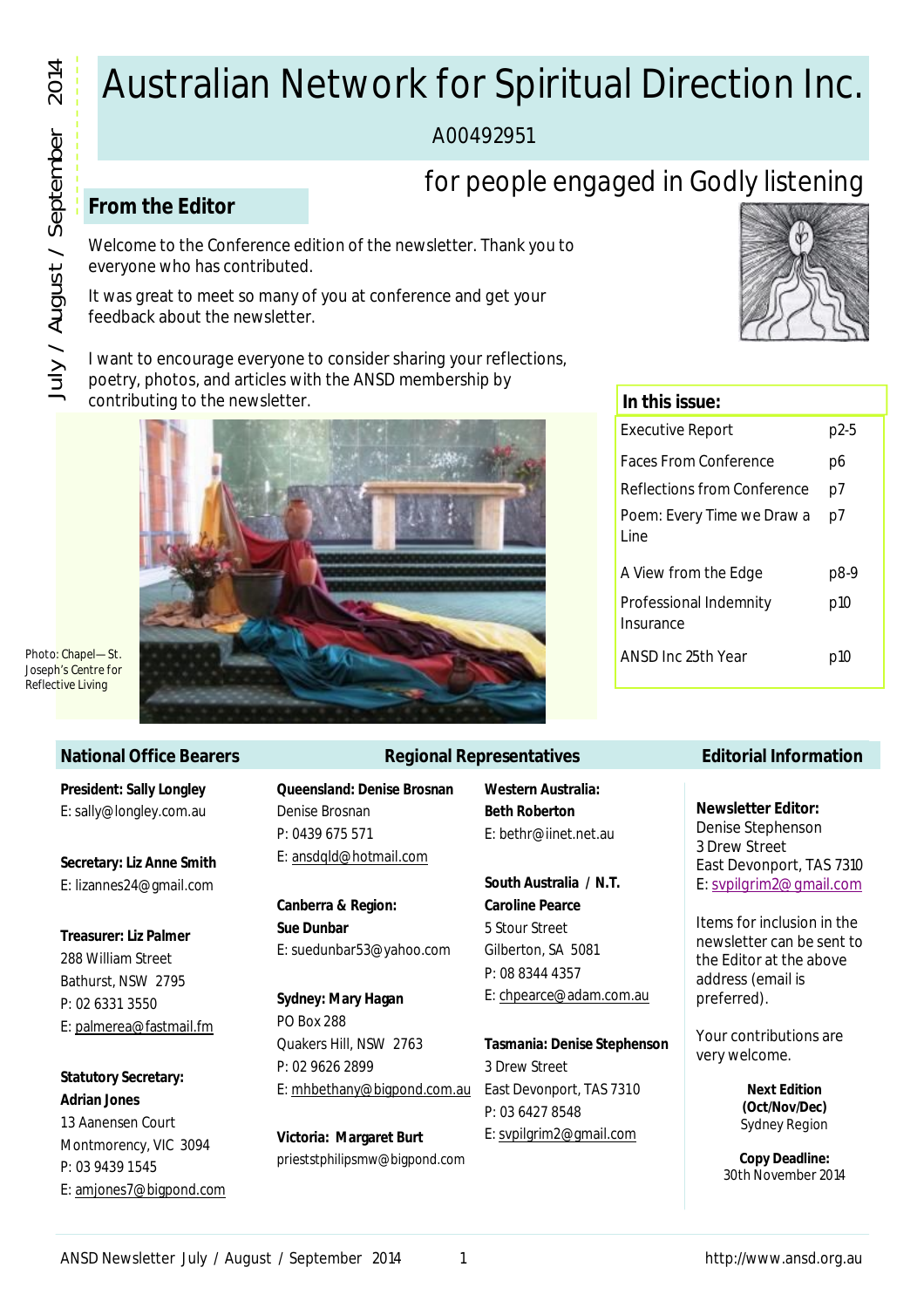## **Being Salt and Light– the Role of the Spiritual Direction Community and ANSD**

As we gather together today, when we are so aware of the pain and violence around the world, there may be a temptation by some to think the ministry of spiritual direction is peripheral to world peace-building. But I believe nothing could be further from the truth. And such a stance is behind my choice of focus in this report.

In scripture we are called to be letters of Christ to those around us; and to be the aroma of Christ to those we encounter. We are also called to be salt and light. We are urged to BE these; to embody Christ in such a way that we become letters (we are our best message/sermon); aroma, salt and light.

I see this journey of embodiment as essential for those of us involved in the ministry of spiritual direction. Just taking salt and light – two words whose depths of meaning have largely been lost in their clichéd use in western Christianity. Yet they have an encouragement and a challenge for us as we meet together as ANSD.

Salt so often is understood in Matthew's gospel as being a taste enhancer, an antiseptic, or a preservative. Many well-known theologians commenting on this passage are represented by this comment:

"Salt's business is not to provide health. It is to prevent putrefaction. The principal function of salt is to preserve and act as an antiseptic. Take for example a piece of meat..."

But Jesus wasn't referring to meat, but to '*ge'*(Gk), which refers to soil or earth. The sower who sowed the seed scattered the seed on '*ge'.* And Luke (14:34-35) states that **<sup>34</sup>** "Salt is good, but if it loses its saltiness, how can it be made salty again?<sup>35</sup> It is fit neither for the soil nor for the manure pile; it is thrown out". No longer any use **for the soil** or for **the manure pile**! And further to this, Jesus' talk of salt comes at the end of the Sermon on the Mount which is all about turning the world's values on their head and describes the upside down Kin-dom of God in a radical reversal of values. So to talk of a preservative at the end of such a radical paradigm change does not make sense.

So what does it mean to be salt? I suggest the following.

1. Salt is not only a preservative, but can also be a fertilizer<sup>1</sup>. A preservative would seek to *preserve* the status quo, to *keep things as they are*, to be nice people who don't rock the boat; to 'keep the peace' instead of entering into the chaos and messiness of seeking to *make peace*; a preservative would tend to avoid conflict as an unpleasant and ungodly thing to be involved in, rather than to embrace conflict as a creative opening for new beginnings. Prior to the development of fertilizers as we now know them, some of the ancient near eastern practices would use salt as a fertilizer in agriculture. And such a practice continued around the world for many centuries.

continued p3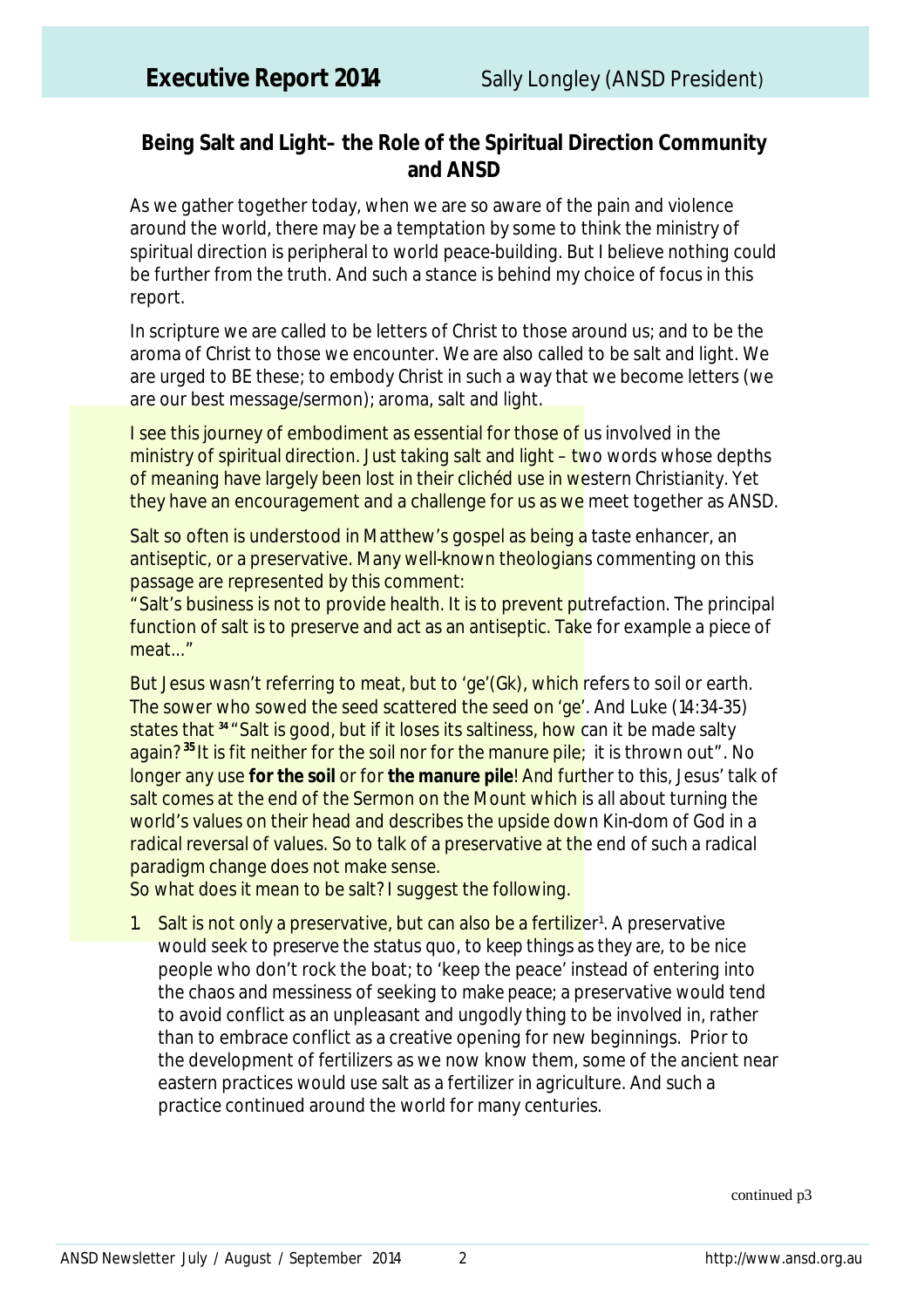So how are we meant to be fertilizers? Those of the Kin-dom of God - the Beatitudes People - are those who see the worth and value in people whom society rejects as worthless, an embarrassment, weak, an enemy-lover, an uncomfortable truth-teller, a crazy prophet...We are also called to seek peace and pursue it – and this may first mean entering into conflict, challenging *our own* interior scripts, values and assumptions, in order to emerge into a better wholeness, a greater shalom. And the Biblical concept of shalom is not so much an individualistic peace as a relational peace which is about right and just relationships within ourselves, between ourselves and our communities and with our world. It is to cry out in the wilderness of our inner beings and of our society that there is a better way to live, that there is the hope of an abundant life at hand, but it will be uncomfortable, and it will be counter-cultural.

As spiritual directors our salt-like presence can have the capacity to provide an environment, a sacred space, where new shoots of growth can be fertilized and safely emerge; where a true self can raise its head; and where the hope of new life of right and just relationships can be brought to life. As I am transformed, my relationships are transformed, and the way I live in this world is transformed. This sets up a powerful ripple effect. We become agents of change.

#### **The challenge and the encouragement from this is: in order to be such an agent of change as a spiritual director I need to BE salt; to embody Christ.**

2. We all have this wonderful (metaphorical) ingredient called a manure pile or excrement in our lives - dumped on us by others or that we somehow collect or it has stuck to us in our journey through life. The role of a spiritual director is to be salt for that person – to so have a quality of presencing, listening and holding the space for a directee, which makes possible the transformation of excrement into compost, of compost into humus, and out of the humus comes new shoots of growth, and even glorious colour.

When Jim and I were at the Mennonite Seminary, a presentation was given by a man who had been working in Northern Ireland for many years as a peace-builder – not a peace keeper! He came to the verse about being called to be salt. He spoke about how salt had been used by his family for generations in Ireland in their long drop. After completing certain business there, you would throw a handful of salt down to encourage the process of transformation from what it was into a better quality of manure or compost later used to spread on their fields. And he described his role of active peacemaking in Northern Ireland as something similar! He felt he was called to be the salt, to throw himself with abandon into the very midst of all the pain and what we could call excrement that was going on; to facilitate the transformation of the manure pile that Luke spoke of, into a better compost, a place where true shalom can begin to be born.

**So the challenge to us may be this: to develop our capacity to not fear or shy away from the stench of our own – or other's – excrement. But to be able to rub up against such stuff, and be part of a transformative process. But this will only work if we are indeed being salt; if we are embodying Christ.** 

3. We are called to BE salt, not to hold a salt shaker in our hand. So as a spiritual direction community, we need to see as essential and a priority that we are we taking care through our own spiritual disciplines and rhythms to EMBODY more and more of Christ; to BE salt. The time, effort and investment to do this, is not self-indulgent. It is simply embracing our call.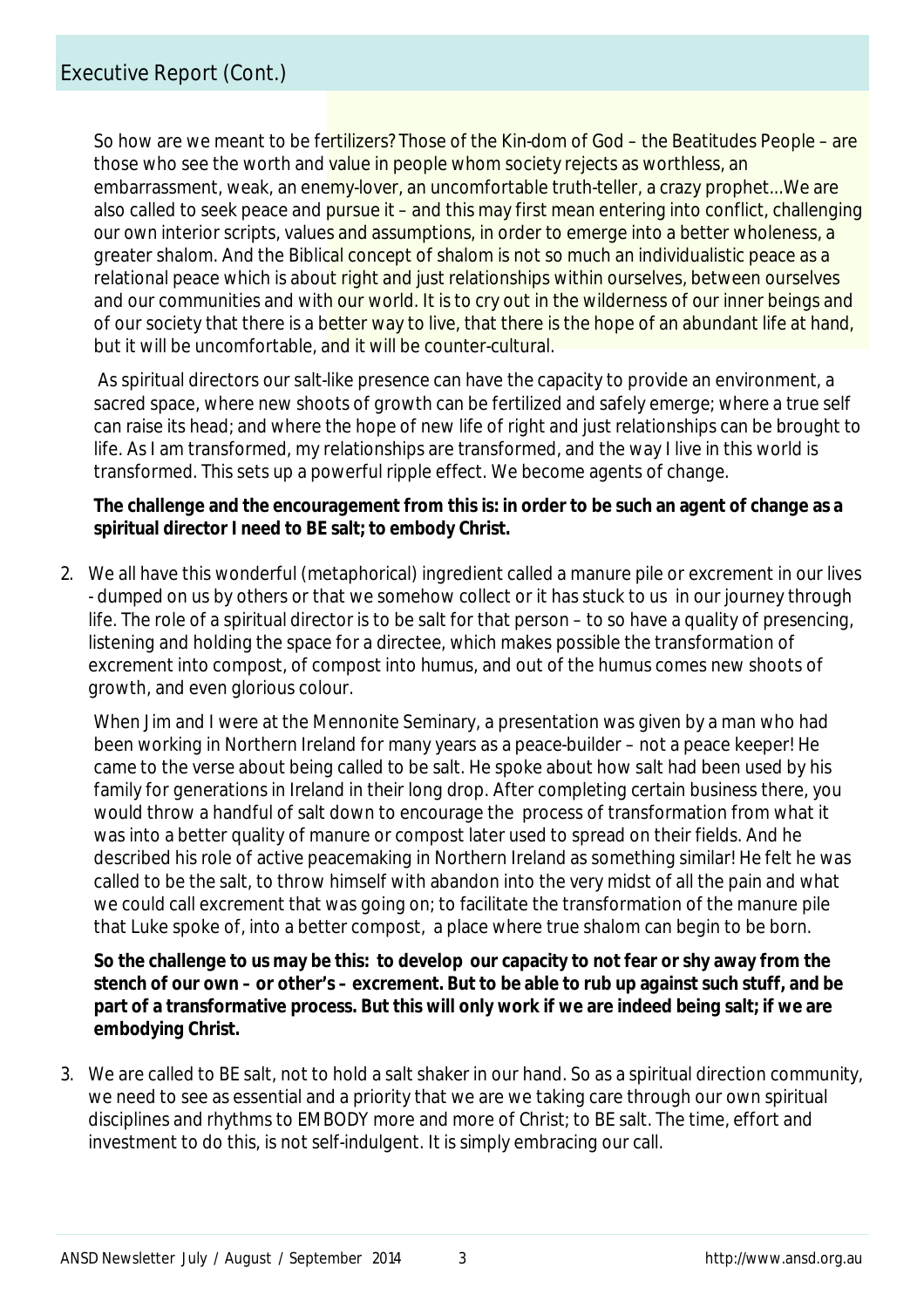**So the encouragement and challenge to each of us perhaps is this: In the way I am organising my life, in the midst of all the things I am saying yes to, am I saying yes to the one necessary thing, that is, availing myself to God for this vital transformation to be taking place?; to become increasingly salty, to become increasingly Christ-like? Do we dare to be counter-cultural in the way we organise our diaries? Who we are is our best ministry – so will each of us choose the one necessary thing?**

Salt is to be scattered, because in clumps it can damage the chemistry of the soil. And so this is the centrifugal trajectory of spiritual directors. We move outwards and into the broken world, being agents of change. However light is a gathering, a centripetal movement that creates light like a city on a hill.

Light was a corporate image for Jesus; a gathering image. And for us as disciples, as we gather as ANSD, it is by our life lived in Christ-likeness that will together determine the quality of the light we show the world. How do we rub up against each other? How do we interact? We are to live as alien residents; as a people who are counter-cultural; who live by the upside down values of the kin-dom of God; where the sermon-on-the-mount lifestyle means we address with creativity issues to do with materialism, looking after our earth, anger, truth, loving our enemies; caring for the marginalised. And so when we come together like this, may it be our desire that we will be known as the early Christians were known: as a community of love. Tertullian reported that the Romans would see the early Christian community and exclaim, "See how they love one another!" This is the centripetal force –a coming together to encourage, strengthen, sharpen and love one another, and impact the world around us.

And so as we come together at this conference in 2014, what is the vision for ANSD? This was discussed at the Executive meeting and together this is our response.

### **Firstly we look back:**

- We can see the rich gifts given to us by the small band of folk in Australia who laid the foundation in 1989/1990 for ANSD.
- In 1990there was little awareness of any programs based in Australia for the formation of spiritual directors. Now, 24 years later, there are at least 17 programs with others waiting in the wings.
- There has been a rapid increase in interest and involvement in the ministry of spiritual direction across denominations and faiths.
- Through this time, ANSD steadfastly provided a number of extremely valuable functions for the Australian spiritual direction community.
- 1. A Network ANSD has provided a network connecting and encouraging those in the spiritual direction community who were exploring the depth and dimensions of such a vocation.
- 2. A spiritual direction community ANSD is broad and inclusive of all interested or simply curious in finding out more about spiritual direction through to experienced spiritual directors and supervisors. There are many stories of those who, through their involvement with the ANSD community, have found the space and context in which to discern their own call into the ministry.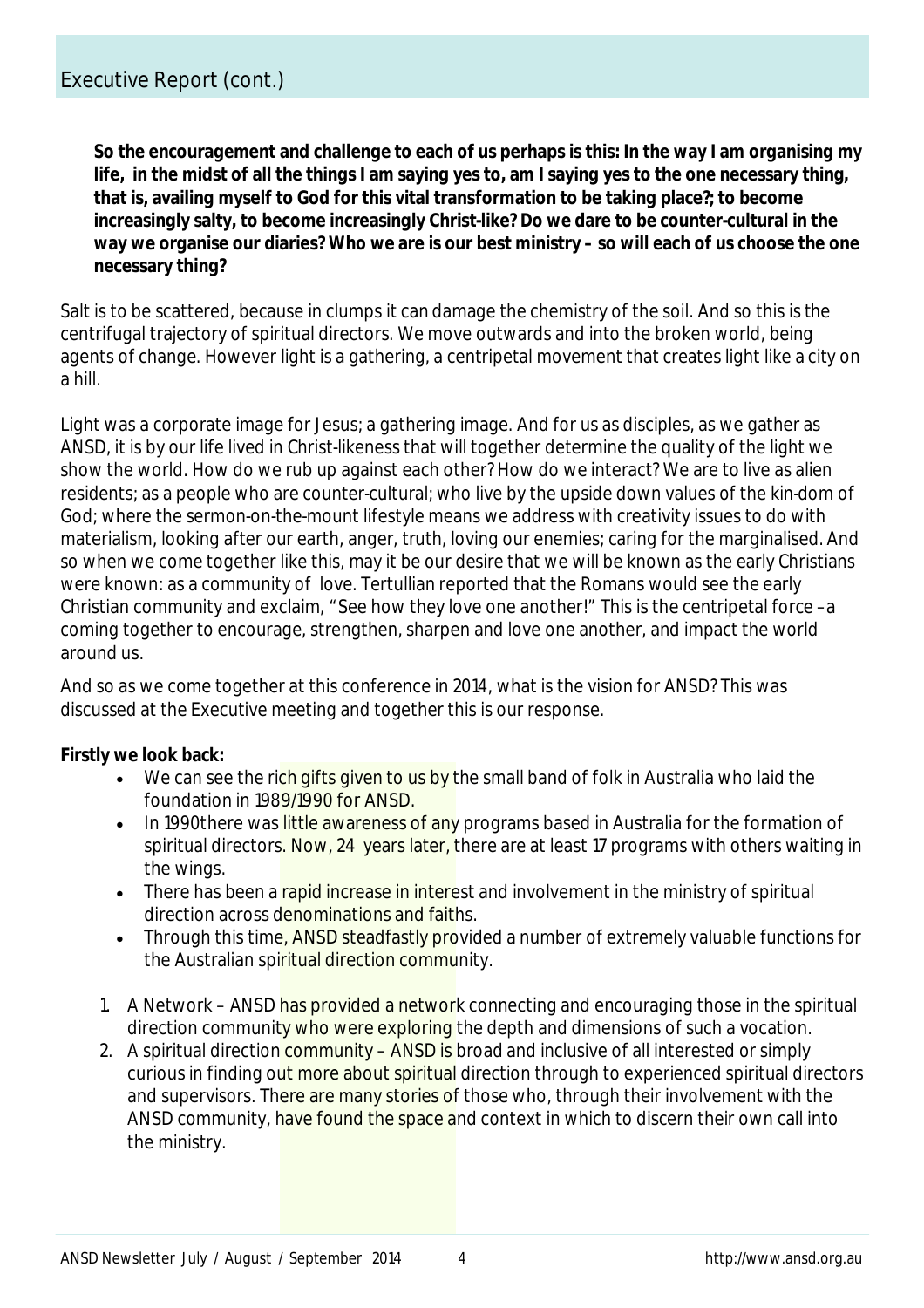- 3. Ecumenical Anyone and everyone is welcomed and embraced, and their is a healthy and robust respect for difference.
- 4. A community ANSD provides a vibrant community of encouragement and sustenance for those who for a variety of reasons may have been experiencing isolation or lack of support from their own faith communities. It is a strengthening and embracing community where there is mutual support, challenge, encouragement and inspiration occurs as we explore the ministry together. Again, there are many stories where the ANSD has been significant in members' journeys.
- 5. Conferences and Regional meetings ANSD provides opportunities for gatherings for professional development and exploration of the ministry of spiritual development.

### **Looking forward:**

As the interest and involvement in spiritual direction spreads rapidly and widely, there comes also the concomitant danger of it becoming shallow and losing the depth of ministry and best practice. With this in mind, the twin trajectories of *wisdom* and *witness* have seemed to set their course before us, and those may well be the theme of our next conference in 2016

God has been faithful and has brought ANSD thus far. We will trust God for all that is to come.

#### **Final Prayer**.

In conclusion - please join with me in the prayer below of St Teresa of Calcutta.

#### *Prayer of St Teresa of Calcutta*

*Dear Jesus help me to spread your fragrance everywhere I go. Flood my soul with your spirit and love. Penetrate and possess my whole being so utterly That all my life may only be a radiance of Yours. Shine through me and be so in me that every soul I come in contact with may feel your presence in my soul. Let them look up and see no longer me but only Christ Jesus. Stay with me and then I shall begin to shine as you shine, So to shine as to be a light to others.* Amen

1. See Alan Kreider, "Salty Discipleship: Bringing New Worlds to Life", in *The Other Side,* (March/April 1989), pp34- 37.



*Labyrinth—St. Joseph's Centre for Reflective Living (photo Patricia Bouma)*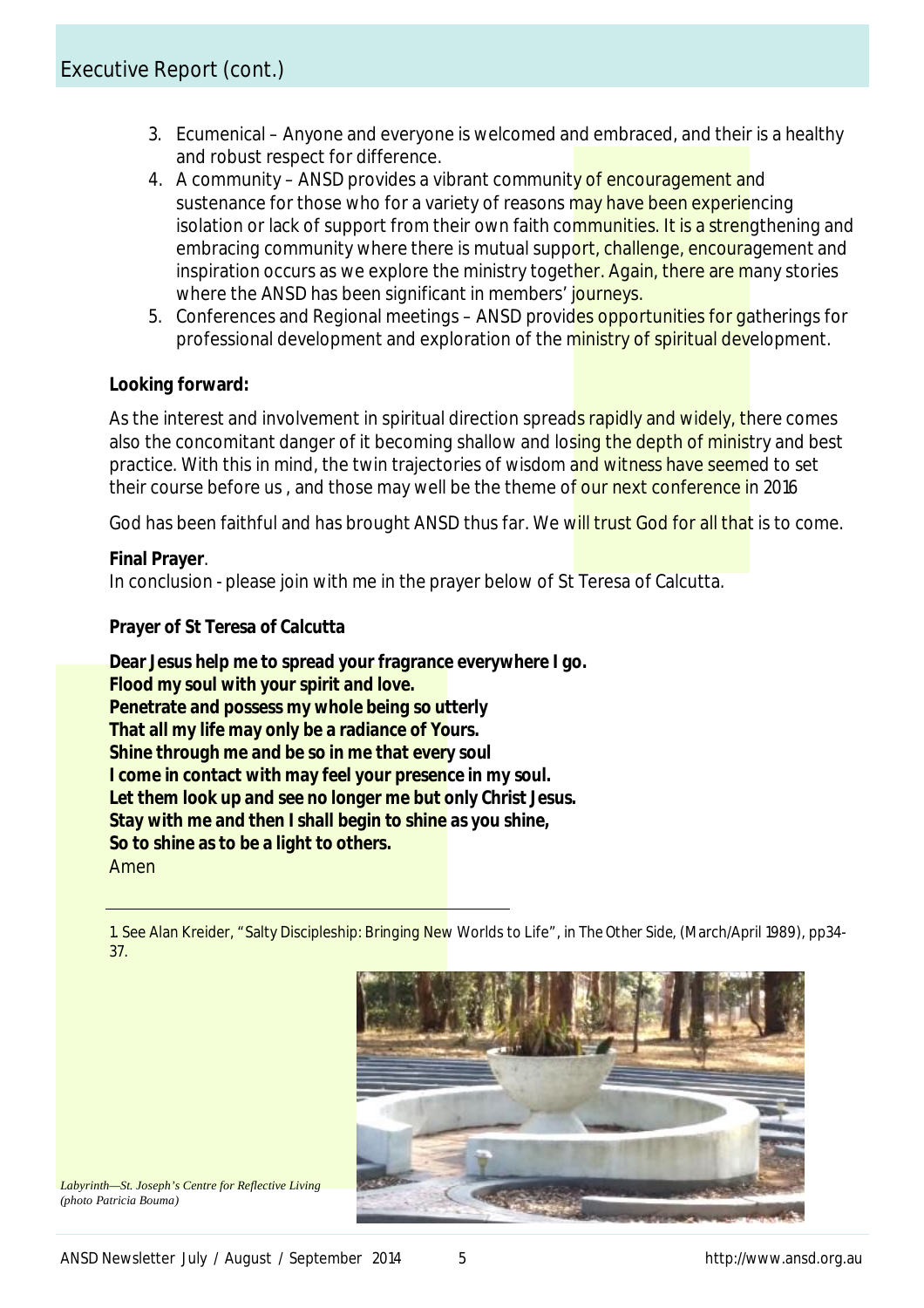# **Faces from the 2014 Conference**











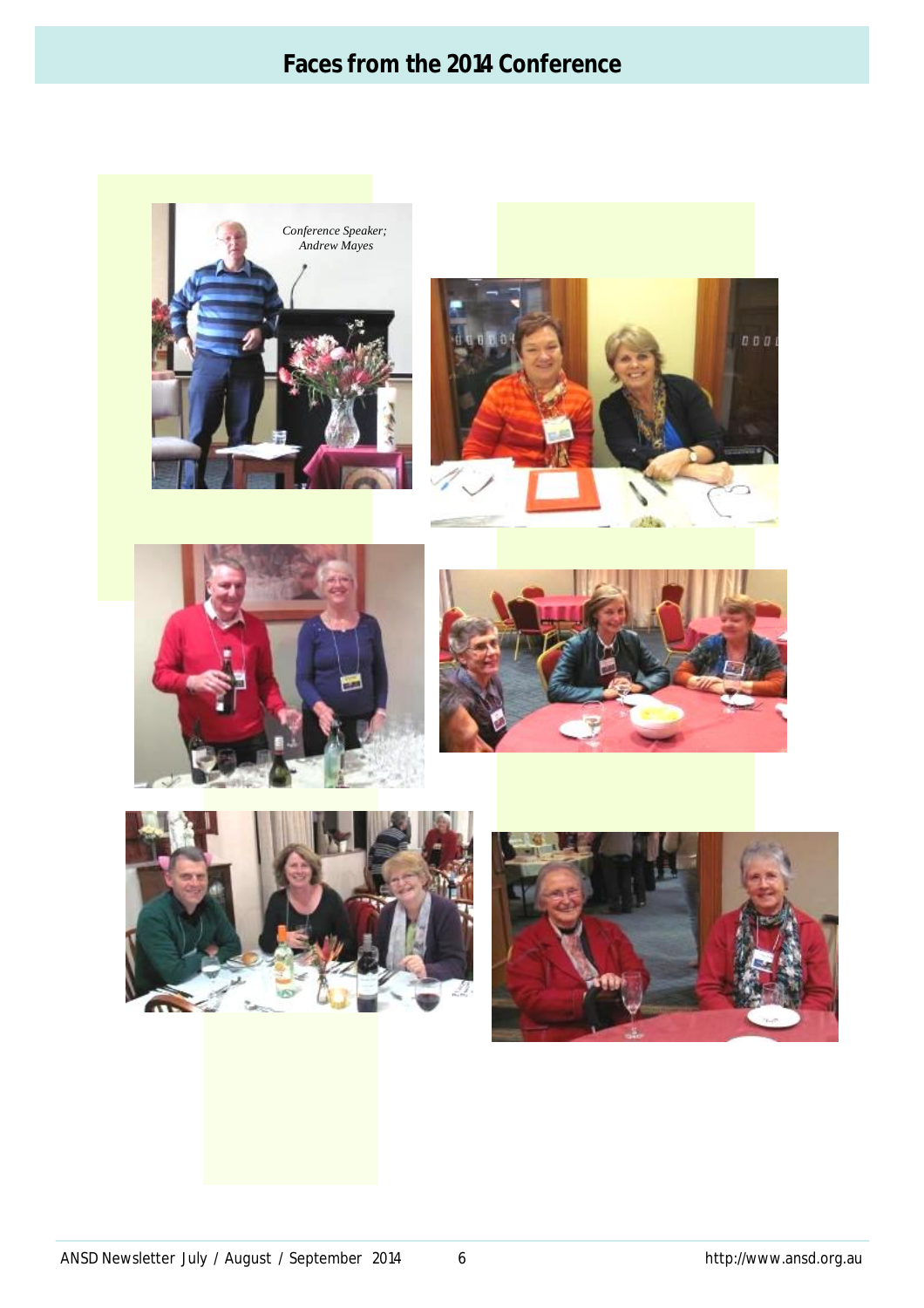# **Reflections and responses from the 2014 Conference**

"Here are some quotes which really impacted me on the weekend:

- The outcome is affected by the quality of the waiting
- Being pushed into the river of transition
- Be still and keep moving
- Amid the rocks of the desert Jesus clarifies his vocation
- In the desert: prayer of exposure and prayer of enclosure
- Jesus has become the foreigner
- Contemplative prayer is mainly about transforming perception
- Transfiguration: where ultimacy touches intimacy
- In the transfiguration the change was not occurring in Jesus but in the disciples
- Liminal space is the space of anti-structure, of unlearning, of unknowing ."

Jim Longley

"I had not encountered the concept of John the Baptist as a role model for a Spiritual Director before the conference. This has given me much to ponder as I am a director in training and trying to work out how I can be an effective director." Kathy Cave

From the Reflection Board at conference:

"Standing steadfast in the raging torrent, arm in arm with my directee (times of transition)."

"Asking questions LIBERATES!"

"Give me a Word…"

"To be the 'beloved' is at the core of our existence" (Henri Nouwen)

# **EVERY TIME WE DRAW A LINE**

Every time we draw a line, the good guys and bad guys we define; we distinguish friends from enemies; invent us-and-them categories.

We erect a fence, make our defence, show disregard and give offence; discriminate, castigate and alienate; exclude, dismiss and denigrate.

We state what's wrong and what's right; all simply a case of black and white. You're in or out, no shadow of doubt; one size fits all; just figure it out.

Or condescend to tolerate but the body language says: eliminate; go back where you came from mate, or at least get legal then migrate.

We marginalise and sanitise, protest our case and ostracise; while God waits on the other side, every time we draw a line.

### David Thornton-Wakeford

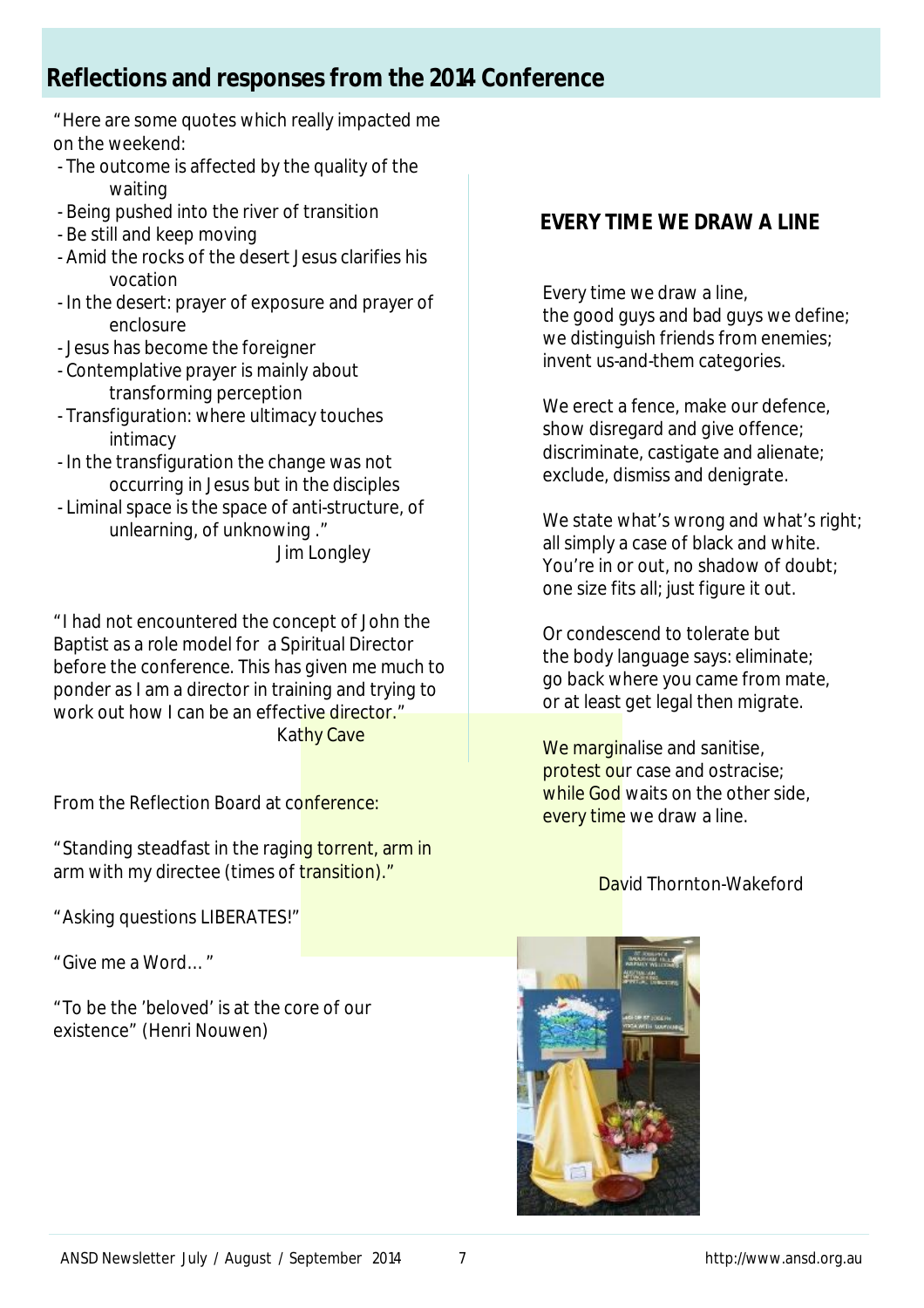One of the richest blessings of each ANSD conference I have attended has been a real sense of community – of my belonging to a wider group of others who, like me, hold the sacredness of 'holy listening'. Within my community of faith (Baptist) I often feel like an outsider, a foreigner who speaks another language: of prayer, of worship, of mission and ministry. In an energetic, evangelical protestant church, there is not always an acknowledged space for the quieter, contemplative pathway. How many Quiet Days have I run, with only 1 or two participants and on a couple of memorable occasions – NONE! It's not that there has ever been any negative feeling or rejection of what I have offered into congregational life, but most commonly my contributions have been met with bemused or quizzical reactions. "She's lighting candles again!" I am, I fear, the resident oddball. Things are changing, but slowly…

Throughout the past 15-20 years, as I have explored and embraced the contemplative path, I have found a welcome and a heart's home down the road at Forth, at the Mackillop Hill Spirituality Centre, run by the Sisters of St. Joseph. I direct and am directed there, I belong to a supervision group, have led and participated in workshops and enjoy the wonderful library. Even so, I am once again, a bit of an oddball – a curiosity: the only Baptist – often, the only 'protestant' in a room full of Catholics.

What I enjoy so much about Conference is not needing to explain to anyone what Spiritual Direction is. And if I am sitting on my own in the sun, people assume I am reflecting or meditating, they don't think there's something wrong with me! When there is space for silence, no one rushes in to fill it with words – the silence is full, shared, and spacious. It feels like community. I, who normally would loathe the idea of beginning a conversation with strangers or sharing a room, do both because no-one feels like a total stranger.

But amidst all this community, each year I come up against one experience of Conference that puts me back into "oddball" territory: Eucharist. Hearing the word 'Eucharist' immediately has me moving to the outer edge. Because I don't know what Eucharist is; Eucharist has never been a part of my faith journey. Where I come from we don't do Eucharist. We do Communion, we do the Lord's Supper… we don't do Eucharist. Are these words interchangeable? Perhaps – but then again, perhaps not. I don't know – I am on the outside looking in.

A few years ago I was asked to read the Gospel reading in the service at the Adelaide conference. Sure – no problem. I love doing the scripture reading in worship services. I walked to the front of the chapel, I placed the bible on the lectern, looked up... and everyone was standing up! Ummmm – what on earth is going on? What was (I thought) straightforward has suddenly become ... uncertain. We don't stand for the gospel reading in a Baptist church (well, none that I have attended). And in a moment I am on the outside looking in – again.

The **faith community in which I grew up, was** one of a group of denominations that celebrate their corporate worship by a whole set of different rules. We don't stand for Bible readings, we don't generally do 'liturgy' as the term is usually used, we baptise by immersion. We practice the priesthood of all believers which means that I can do (and have done!) anything: preach, lead communion, distribute elements, read a gospel reading, pray out loud, get up and share in an open sharing time, baptise a friend. I have been an elder, a worship leader, and a preacher. I have never been ordained – I don't think that word means the same thing in my tradition as it might do to you.

*Contined p9*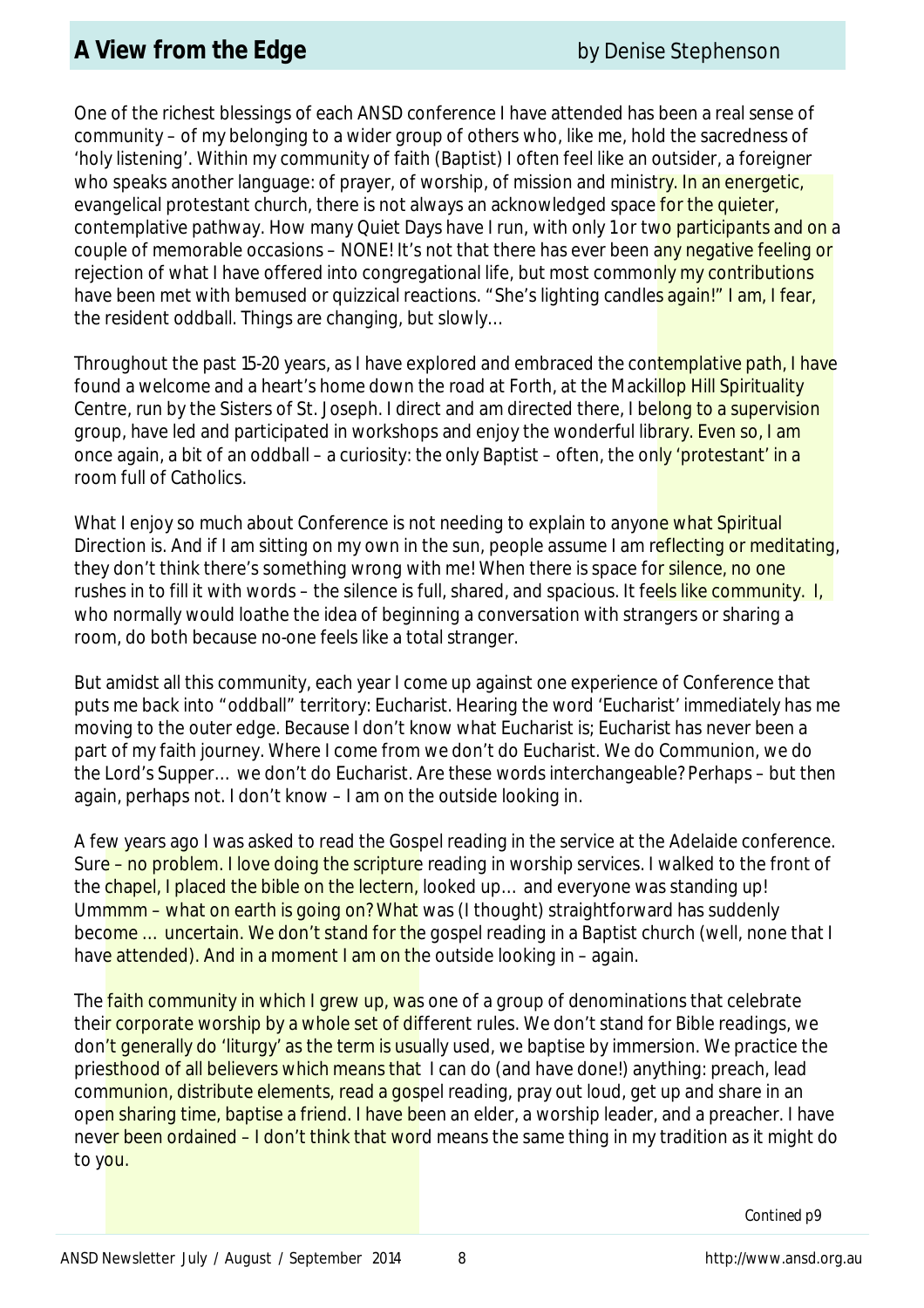So, maybe you can begin to see how Eucharist at ANSD conferences is like a foreign country to me. Everything looks, sounds, and feels different to anything I am familiar with. I never know the songs. I find the responsive prayers oddly stilted. And each time I line up to receive the bread and wine I am anxious that I will do something 'wrong', or disrespectful. The bread and wine I am receiving, to me, is symbol, it is community, it is an act of obedience to God's word. And that's all it is. I want to reach out and take it off the plate myself. I want to be sitting in a circle, passing the bread and wine around, and saying to my neighbour: "The body and blood of Christ, shed for you". Lining up to take the elements from someone in strange robes feels confronting, alienating, even (I admit it) irritating.

I have always felt welcomed and accepted during these services. But since coming home from this year's conference in Sydney, I have been doing a lot of reflecting. I've been trying to put my finger on what it is exactly that has put me off balance about all this, and here it is: I feel like the person who is always invited out to dinner, but has never had an opportunity to have you all back to my place. I want to welcome you into my "tent" (to borrow an image Andrew Mayes explored in his reflections on the Transfiguration). I have come to realise just how blessed I have been to be able to move so freely between denominations and traditions. I have been welcomed, challenged, alienated, and surprised. I have grown to love certain aspects of worship which I had never experienced before. I have seen how wide and various our Christian community is, and how beautiful it all is. And I have come to realise how dearly I love and hold firm to my own particular heritage and tradition.

I don't feel completely 'at home' in any denominational 'tent' anymore. More and more I hear the words of Jesus: "Foxes have dens to live in, and birds have nests, but the Son of Man has no place even to lay his head." But I have growing desire to share my expression of Communion and community with you all. I hope that one day we can share this special meal together from my place.

#### Denise Stephenson

*(apart from being newsletter editor, and Tasmanian Regional Rep, Denise is a Spiritual Director, sailor and pilgrim wanderer)*

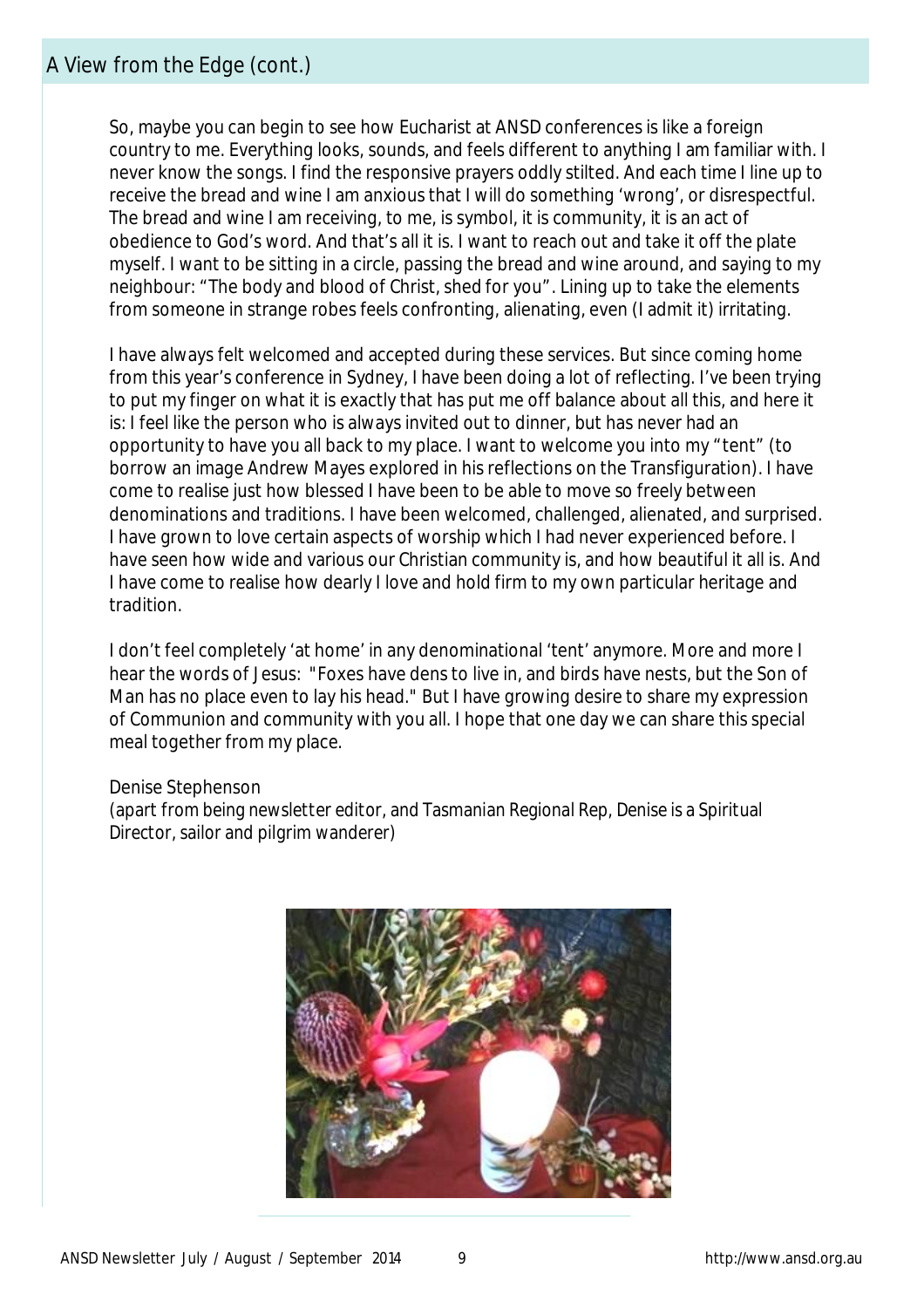# **Professional Indemnity Insurance 25 Years of A.N.S.D. Inc.**

As mentioned in the previous newsletter, members have made the Executive aware of some options for individual Professional Indemnity Insurance available online. The Executive is not in a position to endorse any particular product. If you have found a policy that you are happy with and would like that information to be available to other ANSD members, contact ANSD Secretary Lizanne Smith (details on the back page) and let her know. If you are having trouble finding a suitable product, contact Lizanne who will pass on any information she has received.

The issue of Group Professional Indemnity Insurance is currently being considered by A.E.C.S.D.

As we enter our 25th year, it seems timely to reflect on our beginnings and where the road has taken the Australian Network for Spiritual Direction Inc. over the years. I f you would like to be part of a project to review the Network's archive, or perhaps you have information, photos, etc that record elements of our group history, please contact Lizanne Smith (ANSD Secretary) or your Regional Representative.



photo Patricia Bouma) *(photo Patricia Bouma)Labyrinth —St. Joseph's Centre for Reflective Living*